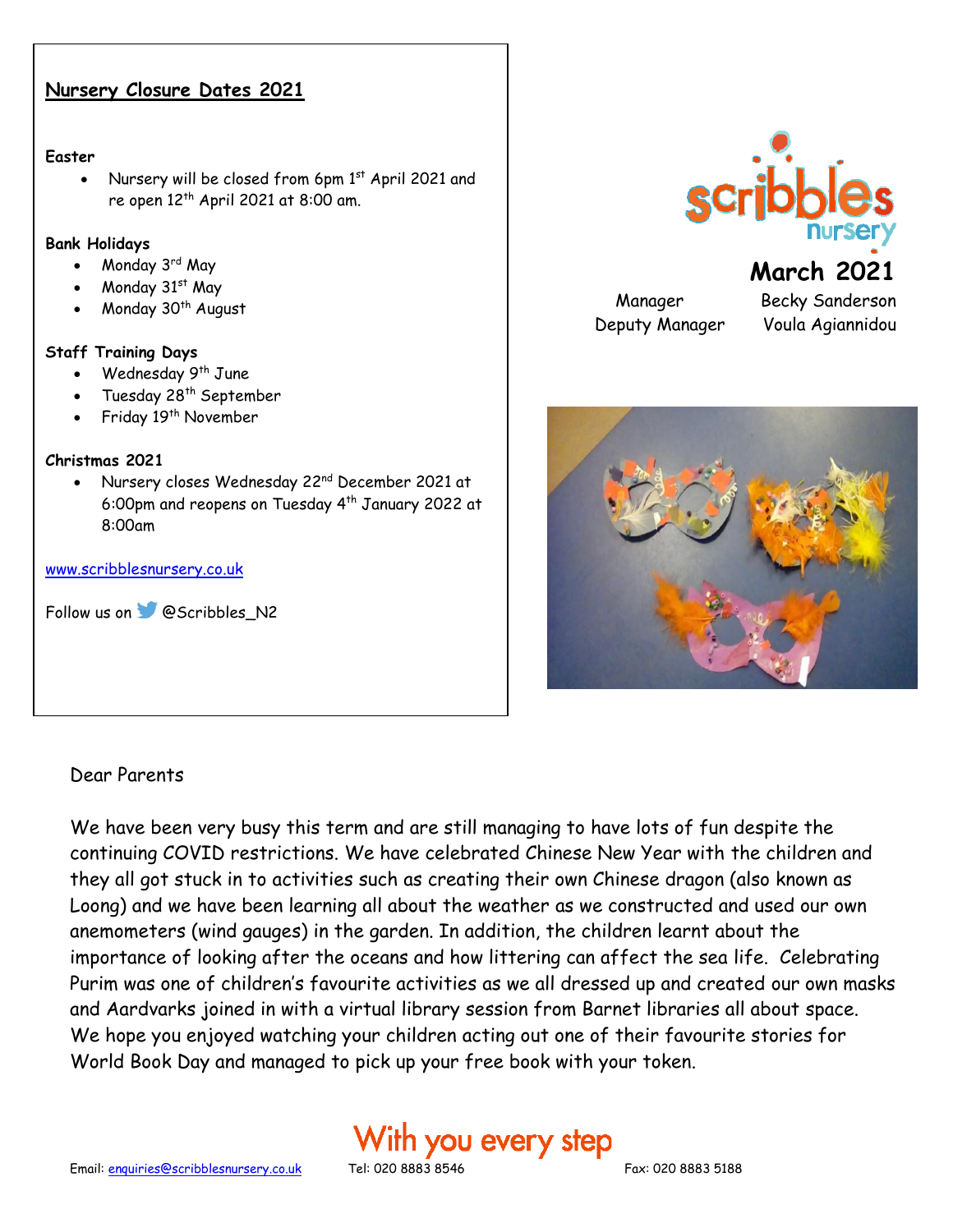## **Staff**

We are pleased to tell you that Gemma Catlin will be taking over as Room Leader in Meerkats. Gemma has been with us for 6 years, working her way up from a non-qualified assistant to a fully qualified nursery nurse and now a well deserved promotion to Room Leader.

We are still recruiting for Nursery Nurses and Apprentice's and will keep you informed of any new staff as they join.

## **COVID Safety**

As you may be aware East Finchley has been a surge testing area. Many of you will live in the affected area and will have received tests. Please remember that if you or anyone in your household tests positive then your child will not be able to attend nursery until the self isolation period is over. Please also let us know if this is the case.

It is a timely reminder that as the restrictions start to ease over the coming months we still need to do all we can to keep each other safe. Please can we therefore remind parents to adhere to their allocated drop off and collection times to minimise queuing and to also wear their masks when collecting or dropping off. We would also ask that children that are walking are encouraged to make their own way to their key workers at the door to minimise close contact between adults and maintain a 2m distance at all times. We thank you for your continued cooperation.

Staff will be continuing to wear face masks for drop off and collection and in addition the nursery is hoping to receive lateral flow tests from the DfE to allow staff to carry out home testing from 22nd March.

### **School places**

If your child is due to start in Reception in September you should have already applied for a place however if you have not yet done so you can still apply at **Starting Reception September** [2021 | Barnet Council](https://www.barnet.gov.uk/schools-and-education/school-admissions/apply-primary-school/starting-reception-september-2021)

### **Daynurseries.co.uk**

Thank you to everyone who has written a review for us on daynurseries.co.uk. At the moment when we are unable to show prospective parents around the nursery it continues to be especially important that they hear from you about your experiences at the nursery. If you

# 'ith you every step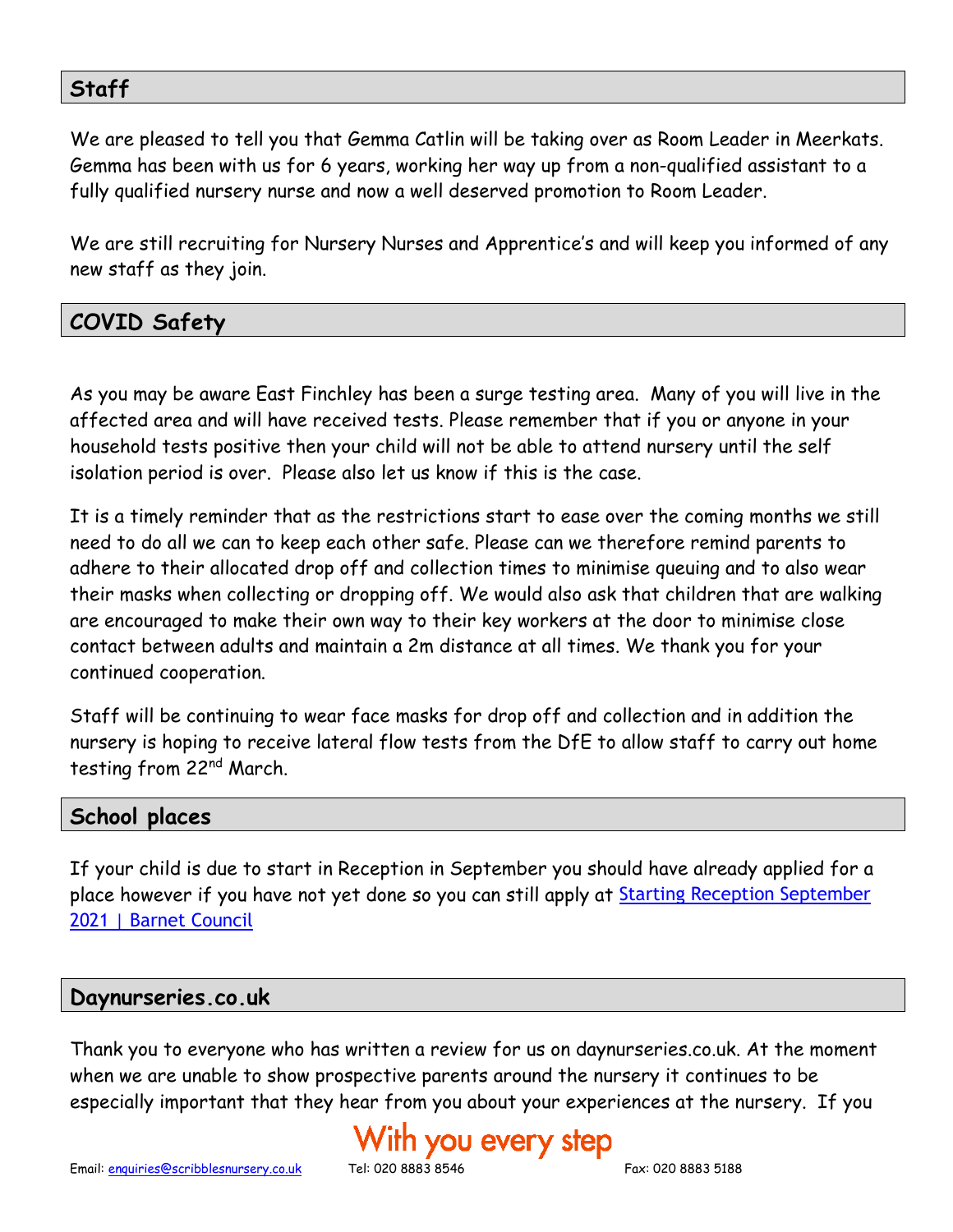haven't yet provided a review and would like to then you can do this by following the link [www.daynurseries.co.uk/submitreview](http://www.daynurseries.co.uk/submitreview)*,* requesting a review card from us or scanning the QR code on the entry doors.

## **N2 Mums Speak**

Local Mums Katy (Felicity's mum) and Emmy have recently set up a project called 'N2 Mums Speak'. It will be a space for local Mums in East Finchley to get together (outside!) for a series of talks given by and for local mums. We thought it would be a great way for people to connect and make friends given the Covid climate! We will be holding the talks at Barnwood Community Forest Garden on Tarling Road. Children are welcome! For younger kids the garden is the perfect space for a Teddy Bears Picnic so please feel free to bring a picnic blanket and Teddy for your little one to keep them entertained while you are chatting with everyone. The project is funded through a community grant from Grange Big Local. As part of the funding, we have some money available to cover childcare costs for Mums who may need a bit of childfree time to have the space to prepare some ideas for their talk.

Our events are free to attend but registration is essential as we have limited places due to the Covid-19 restrictions.

Please email us on N2MumsSpeak@gmail.com if you are interested in joining us so that we can send you info on how to book your place!

More information is also available on our instagram page: <https://www.instagram.com/n2mumsspeak/>

## **Market Place Playground**

As you may be aware there has been some concern about Market Place Playground's future. A Friends group has been formed to protect and help upgrade the playground.

Friends of Market Place Playground is a new group formed to promote, protect and improve Market Place Playground, with support from Grange Big Local. They have presented a petition to the Finchley Residents Meeting demonstrating the depth of local support for Market Place Playground as an open space which benefits the physical and mental well-being of our growing community. If you would like to support the work of Friends of Market Place Playground please email [friendsofmarketplace@gmail.com](mailto:friendsofmarketplace@gmail.com)

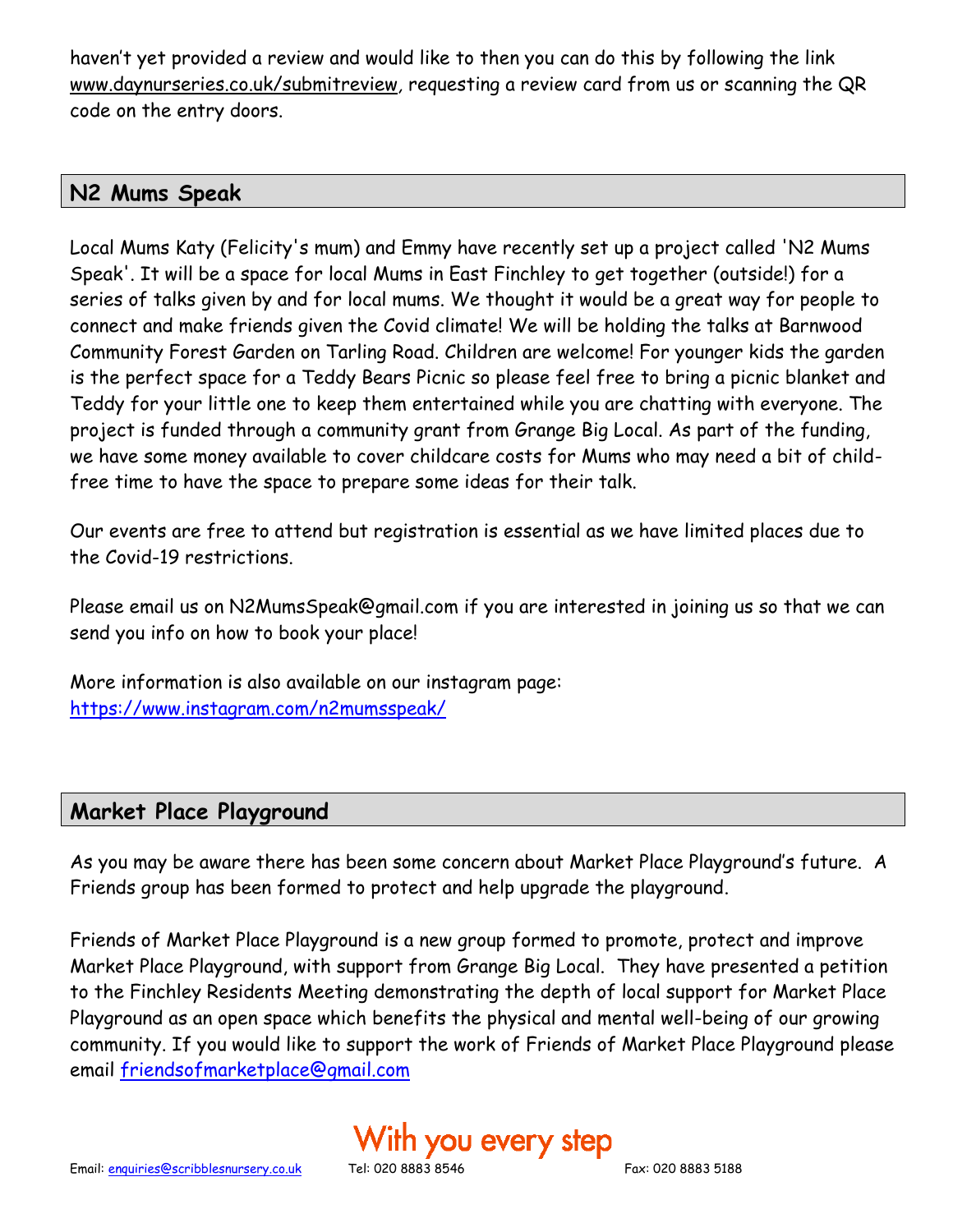## **Home Learning**

### **Being Together, My Baby and Me**

The Early Years Alliance would like to welcome new parents onto a **FREE** virtual post-natal support programme called Being Together, My Baby and Me. This online programme combines advice on baby's learning and development with post-natal support for new parents. Delivered over 5 sessions, the programme focuses on topics such as brain development, sensory play, and positive mental health and keeping your baby safe.

## Being Together My Baby And Me - [free online sessions for new parents | early years alliance](https://www.eyalliance.org.uk/being-together-my-baby-and-me-free-online-sessions-new-parents)  [\(eyalliance.org.uk\)](https://www.eyalliance.org.uk/being-together-my-baby-and-me-free-online-sessions-new-parents)

### **Let's Learn Together at Home**

Join the EY Alliance for an activity-packed **FREE** programme offering loads of ideas on how to keep your little one happy, motivated and learning. The five-week programmes are going to take place throughout March and April 2021 with courses starting each week.

The course offers a personal approach to family learning and will help you better understand how children like to learn. You'll have the chance to learn in small groups and meet and connect with other families online.

### [Let's Learn Together @Home | early years alliance \(eyalliance.org.uk\)](https://www.eyalliance.org.uk/lets-learn-together-home)

### **Parent Connect sessions**

EY Alliance also have a series of one off **FREE** Parent Connect sessions which are specifically designed for parents to teach them about key areas of children's development Topics include:

- speech and language development
- process over product
- outdoor fun
- toilet training
- emotional wellbeing
- behaviour
- importance of play
- building babies brains

Find out more and book now at the Family Corner website.

[Need support? Join our free online courses for parents of newborns or under 2s | Family](https://www.familycorner.co.uk/need-support-join-our-free-online-courses-parents-newborns-or-under-2s)  [Corner](https://www.familycorner.co.uk/need-support-join-our-free-online-courses-parents-newborns-or-under-2s)

# ith you every step